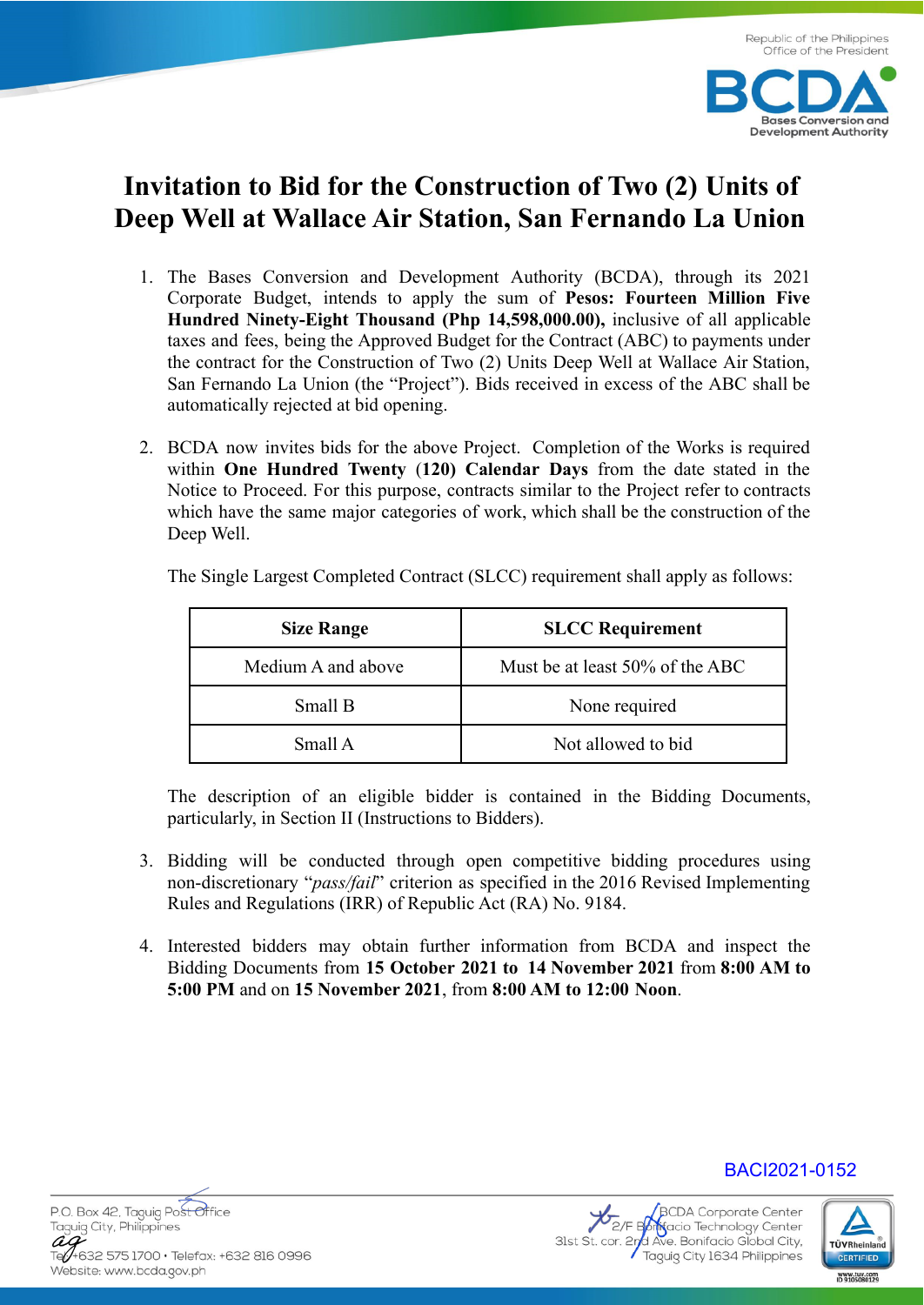

- 5. A complete set of Bidding Documents may be acquired by interested bidders from **15 October 2021 to 14 November 2021** from **8:00 AM to 5:00 PM** and on **15 November 2021**, from **8:00 AM to 12:00 Noon** at the following office addresses:
	- a. 2/F BCDA Corporate Center, 31st St. cor. 2nd Ave., Bonifacio Global City, Taguig City
	- b. 9/F One West Aeropark Building, Industrial Estate 5, Clark Global City, Clark Freeport Zone, Mabalacat 2023 Pampanga

All payments of the applicable fee for the Bidding Documents, pursuant to the latest Guidelines issued by the GPPB, in the amount of **Pesos: Twenty Five Thousand (Php 25,000.00)** shall be made through online transfer or bank deposit to BCDA's Land Bank account prior to issuance of the Bidding Documents. Kindly coordinate with the Secretariat on the bank details. The Procuring Entity shall allow the bidder to send its proof of payment for the fees through the email address baci2021@bcda.gov.ph.

It may also be downloaded free of charge from the Philippine Government Electronic Procurement System (PhilGEPS) and the BCDA websites, provided that payment of the non-refundable fee as above for the Bid Documents shall be made prior to submission of bids.

- 6. BCDA will hold a Pre-Bid Conference on **26 October 2021 10:00 AM**, through video conferencing/webcasting *via* https://bcda-gov-ph.zoom.us/j/96389980444?pwd=WWptcS8zNXRrWGw2Qm80W XdsV3dEdz09 with Meeting ID: 963 8998 0444 and Passcode: 446860 which shall be open to all prospective bidders.
- 7. Bids must be duly received by the BAC Secretariat through manual submission at BCDA Office, BCDA Corporate Center, 9/F One West Aeropark Building, Industrial Estate 5, Clark Global City, Clark Freeport Zone, Mabalacat 2023 Pampanga, on or before **12:00 Noon of 15 November 2021.** Late bids shall not be accepted.
- 8. All bids must be accompanied by a bid security in any of the acceptable forms and in the amount stated in **ITB** Clause 16.
- 9. Bid opening shall be on **15 November 2021, 1:00 PM** at BCDA Office, BCDA Corporate Center, 9/F One West Aeropark Building, Industrial Estate 5, Clark Global City, Clark Freeport Zone, Mabalacat 2023 Pampanga, and/or through https://bcda-gov-ph.zoom.us/j/95618174135?pwd=VDFHTDVzUVQ5c3NrUDNUW DdrQ1Njdz09 with Meeting ID: 956 1817 4135 and Passcode: 212048. Bids will be opened in the presence of the bidders' representatives who choose to attend the activity.